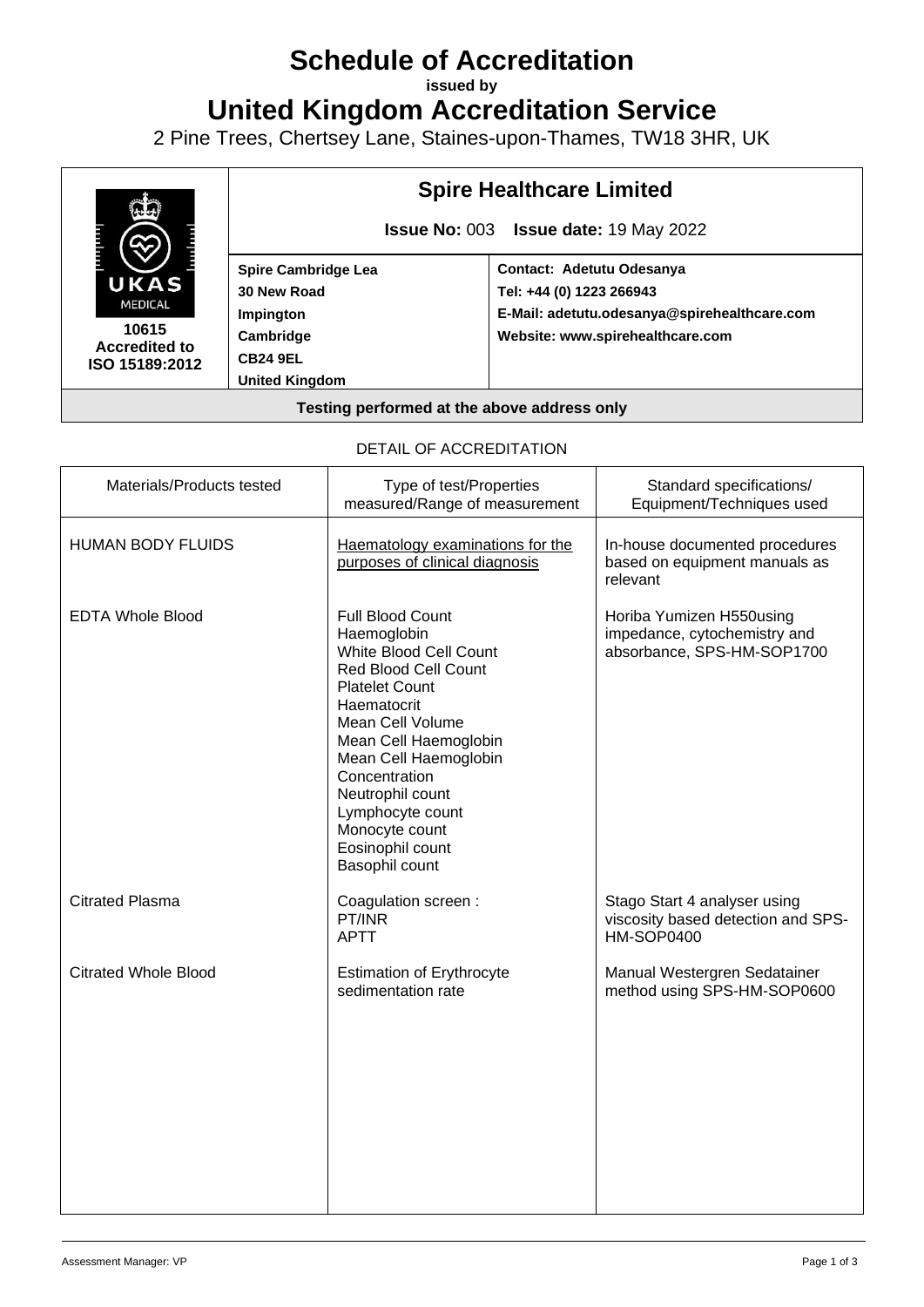

**Accredited to ISO 15189:2012** 

### **Schedule of Accreditation issued by United Kingdom Accreditation Service**

2 Pine Trees, Chertsey Lane, Staines -upon -Thames, TW18 3HR, UK

# **Spire Healthcare Limited**

**Issue No:** 003 **Issue date:** 19 May 2022

**Testing performed at main address only**

| Materials/Products tested  | Type of test/Properties<br>measured/Range of measurement                                                                                                                                                                                                                                                                                                                                                     | Standard specifications/<br>Equipment/Techniques used                                                   |
|----------------------------|--------------------------------------------------------------------------------------------------------------------------------------------------------------------------------------------------------------------------------------------------------------------------------------------------------------------------------------------------------------------------------------------------------------|---------------------------------------------------------------------------------------------------------|
| HUMAN BODY FLUIDS (cont'd) | Biochemistry examinations for the<br>purposes of clinical diagnosis                                                                                                                                                                                                                                                                                                                                          | In-house documented procedures<br>based on equipment manuals as<br>relevant                             |
| Serum, heparin plasma      | Quantification of the following:                                                                                                                                                                                                                                                                                                                                                                             | Roche Cobas C311 using<br>colorimetric, enzymatic, ISE and<br>immunoturbidometry and SPS-BC-<br>SOP0100 |
|                            | Urea<br>Creatinine<br>Sodium<br>Potassium<br><b>GGT</b><br>Total protein<br>Cholesterol<br>Triglycerides<br><b>HDL</b><br>Phosphates<br>Albumin<br><b>ALP</b><br><b>ALT</b><br>Amylase<br>Total bilirubin<br>Calcium<br><b>CK</b><br>Glucose<br><b>CRP</b><br>LDH<br>Magnesium<br>Uric acid<br>Calculation of the following<br>parameters:<br>eGFR<br>Adjusted calcium<br>Globulin<br><b>LDL Cholesterol</b> |                                                                                                         |
|                            |                                                                                                                                                                                                                                                                                                                                                                                                              |                                                                                                         |